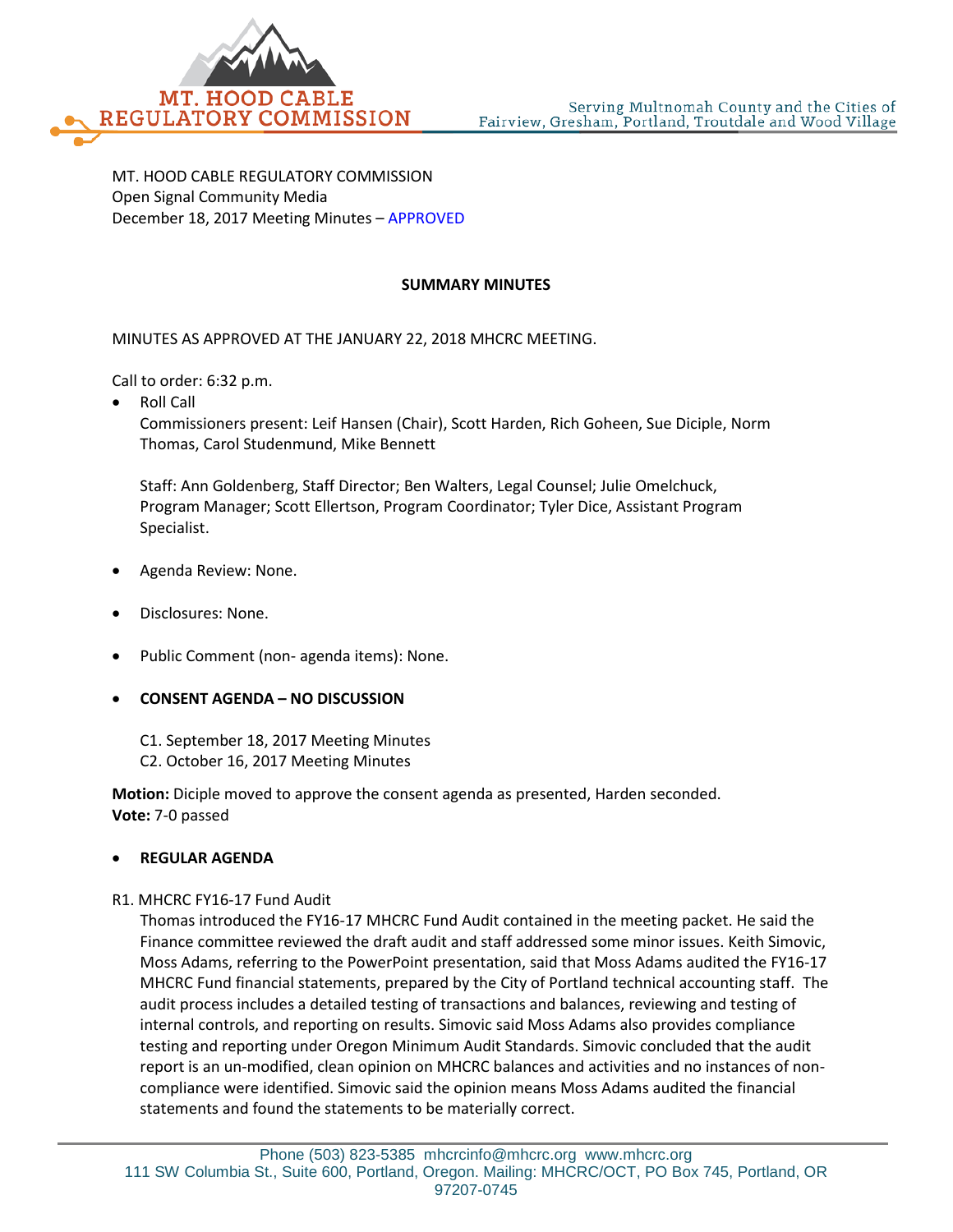In response to a question from Bennett, Simovic confirmed that the audit report included Open Signal and MetroEast's audit reports and that Moss Adams confirmed their findings.

In response to a question from Diciple, Simovic explained what materiality was from an accounting perspective.

In response to a question from Hansen, Simovic stated that it is common to have different team member's year over year perform fund audits. The pros to changeover is a fresh set of eyes on the financials from time to time, but you still have the same firm that uses the same process that management is used to.

**Motion:** Diciple moved to acknowledge the audit prepared by Moss Adam's for FY16-17 MHCRC Fund and to authorize MHCRC Staff Director to accept the audit by signing and submitting it to the Oregon Secretary of State by December 31, 2017. Thomas seconded

**Vote:** 7-0 passed

## • Staff Activity Reports and Updates

• FCC/Federal/State public policy updates

Goldenberg said that the FCC repealed Net Neutrality in spite of the many comments and testimonies filed in favor of Net Neutrality. Goldenberg said Oregon US Senator Jeff Merkley plans to support a Congressional review act resolution that would restore the Open Internet Order and reverse the FCC ruling. In addition, Oregon Attorney General along with 17 other Attorney General's plan to sue the FCC over its system that allowed fraudulent comments. California plans to develop its own Net Neutrality bill. Goldenberg stated that in January the FCC plans to consider another rule regarding the Broadband Deployment Advisory Committee's recommendations. The BDAC is working on recommendations regarding wireless deployment and the role of local municipal authority. Goldenberg said that MHCRC submitted FCC filings earlier this year on FCC wireless and wireline proceedings. There is a potential financial risk that cities right-of-way (ROW) use fees will be lowered or removed. Goldenberg said that the BDAC vote on its wireless deployment recommendations is planned for January 23 and 24. She will provide more information and work directly with Chair Hansen on potential responses.

• 2018 Oregon legislative session

Goldenberg stated that the 2018 Oregon session is considered a "short" session meaning a shorter timeframe to consider bills. In response to a question from Goheen, Goldenberg stated that the wireless service providers are the main instigators of the bills that would be of most interest to the MHCRC.

In response to a question from Hansen, Goldenberg stated that both federal bills are seeking municipal ROW preemption and also said that all current bills have preemptive language. The US Senate "5G bill" specifically impacts local authority over cable tv providers. In response to a question from Diciple, Goldenberg stated that the MHCRC is partnering with BBK , the National League of Cities, NATOA, and other coalitions to address local concerns on the 5G bill.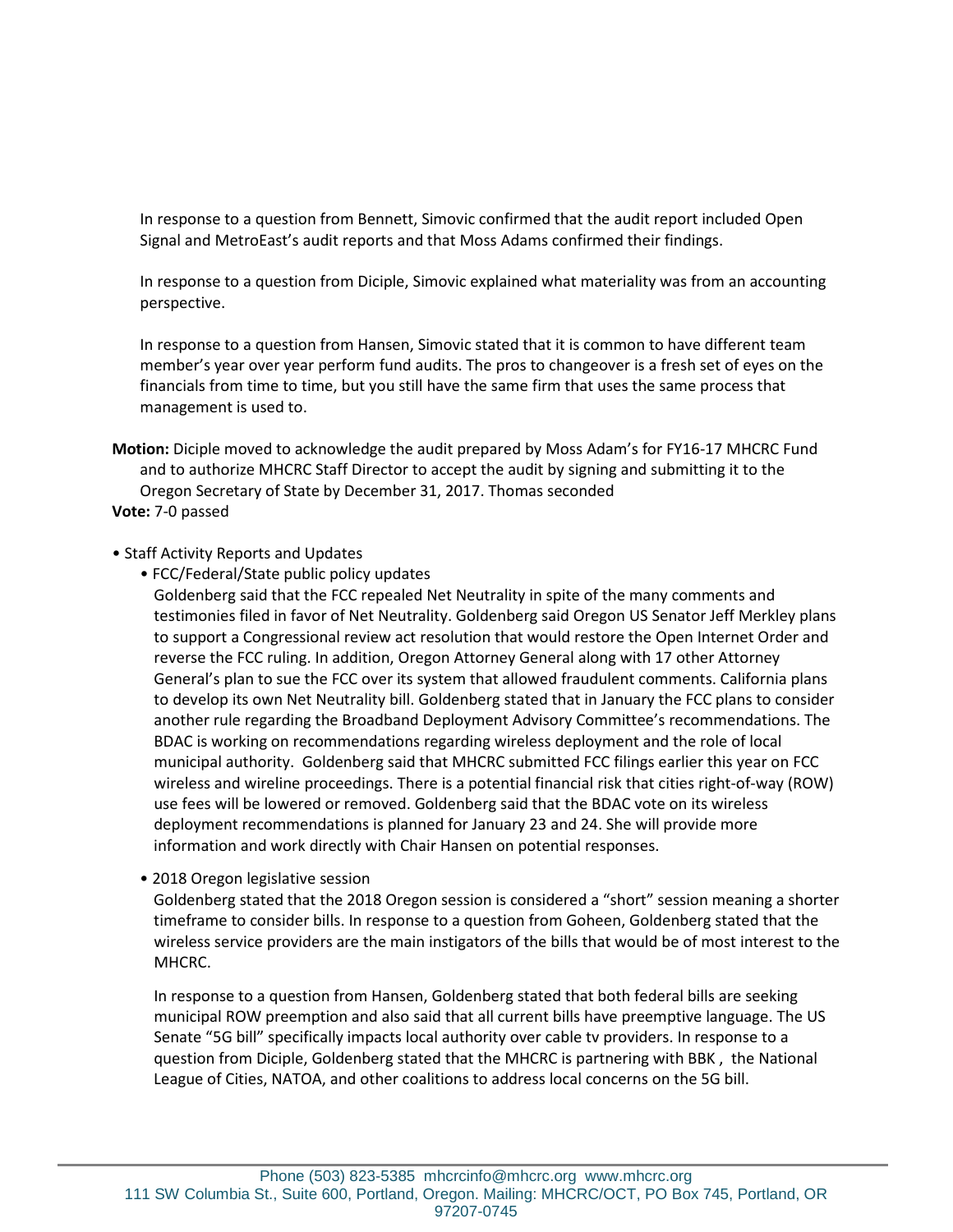• Community Technology Grants – 2018 grant round

Omelchuck stated 10 pre-applications were received for this grant round, all fo which met the minimum requirements. Pre-applications will be available for MHCRC evaluation by January 3, with preliminary funding decisions made at the January meeting. Omelchuck reminded Commissioners that \$1 million is available for funding, which includes the \$180,000 remaining from the 2017 round.

• TechSmart Initiative

Omelchuck stated that the Oregon Connections Conference in Hood River had an inspiring speaker from Innovate Oregon. She made a connection with him and Centennial School District about possible collaboration on the TechSmart grant.

• FY18-19 Budget Process/Information

Omelchuck stated that the Portland Mayor has directed city offices and programs to submit 5% reductions for FY18-19. Staff still needs to evaluate what this might mean for the MHCRC budget, but anticipates it won't have a significant impact on the Commission and that she will provide more of an update at the January meeting.

- Committee Reports
	- Finance Committee None
	- Grant Committee None
	- Community Ascertainment Committee Diciple said it will be meeting after the first of the year to work with staff and Paula Manley on mapping out a process and contract needs for a community needs ascertainment.
	- Open Signal Board Appointee Diciple said she is unable to attend the new time for board meetings on Fridays at noon. She would like to discuss this with the Chair. Omelchuck said she will clarify the regular board meeting time.
	- MetroEast Board Appointee Thomas said he did not attend the last board meeting.
- New business; Commissioner Open Comment

Hansen stated that the MHCRC completed the annual Staff Services Performance Review. Diciple discussed the possible move of the Office for Community Technology (OCT), which staffs the MHCRC, within the City of Portland organizational structure. She said that Hansen, herself and representatives from the Citizen's Utility Board (CUB) have been in contract with Portland City Council members to advocate moving the office to another bureau with a good mission-fit or create a standalone office. Diciple stated that the Portland Council allocated \$50,000 for a study on where OCT should be placed and also to look at other city functions with similar missions. MHCRC members expressed their concerns that the process would take too long and any action wouldn't happen prior to the FY18-19 budget year. Diciple stated that Hansen and she will keep the Commission updated.

• Meeting Schedule:

January 22 – MetroEast – Bennett unable to attend February 24 – Annual Planning Retreat March 19 – Open Signal